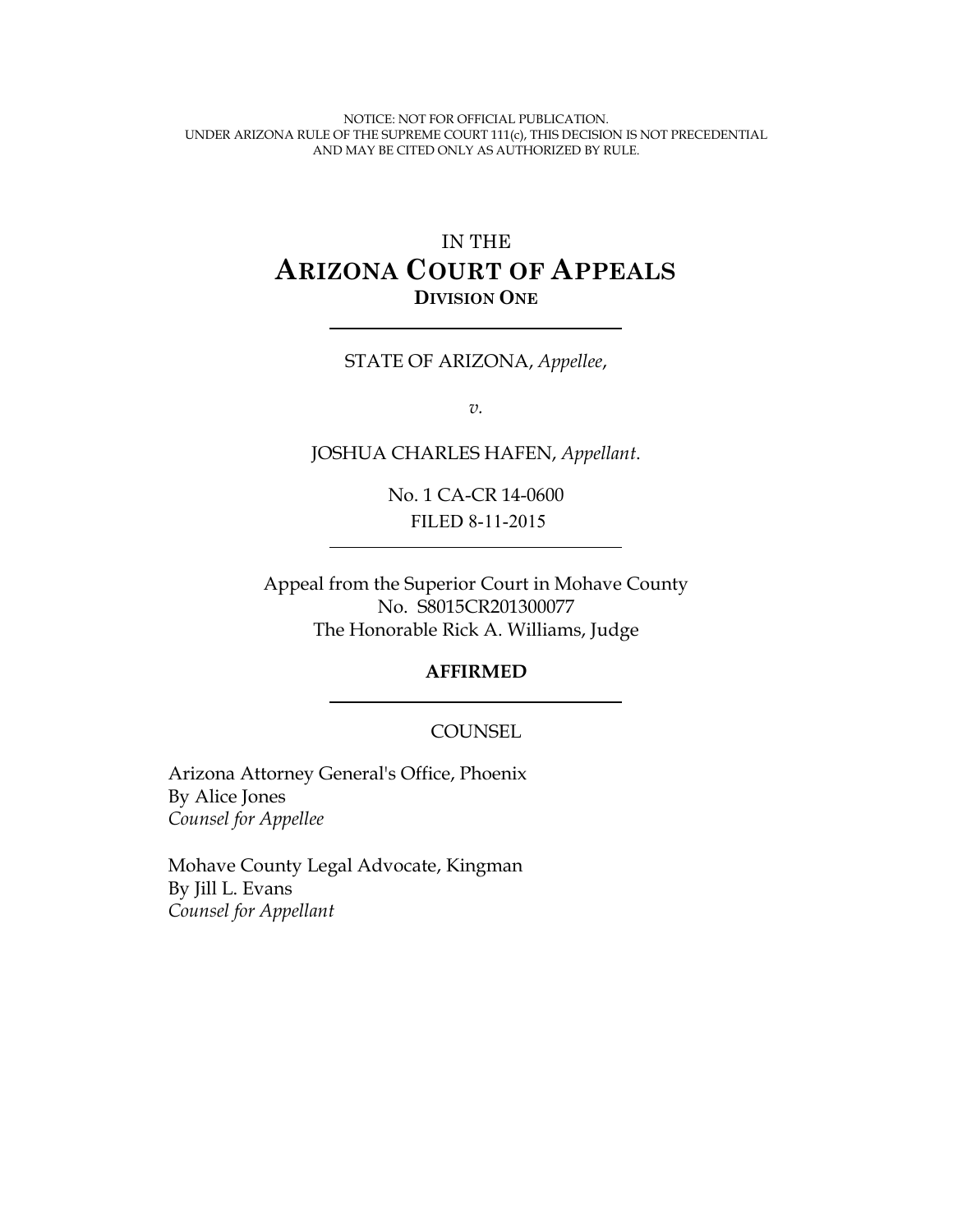#### **MEMORANDUM DECISION**

Presiding Judge Diane M. Johnsen delivered the decision of the Court, in which Judge Margaret H. Downie and Judge Lawrence F. Winthrop joined.

# **J O H N S E N,** Judge:

 $\overline{a}$ 

**¶1** Joshua Charles Hafen appeals his convictions of burglary in the third degree and theft. Hafen argues there is insufficient evidence to support the convictions and that the superior court erred in instructing the jury. For reasons that follow, we affirm.

# **FACTS AND PROCEDURAL HISTORY**

**The Tarly one morning, a white pickup truck with a small trailer** entered a self-storage facility. A man and a woman exited the truck and forced open one of the storage units. After loading items from the storage unit into the truck and trailer, they drove away. Later that morning, the victim discovered her storage unit had been broken into and items were missing. When shown video from a security system at the storage facility, the victim recognized the two people in the truck as former friends, one of whom she identified as Hafen. Following up on that information, Mohave County Sheriff's deputies went to Hafen's residence, where they found a white pickup truck of the same make and items taken from the victim's storage unit.

 $\textsf{I}$ **3** Hafen was indicted on charges of burglary in the third degree, a Class 4 felony, and theft, a Class 1 misdemeanor. The jury found Hafen guilty as charged. The superior court suspended sentencing and placed Hafen on probation for two years. Hafen timely appealed. We have jurisdiction pursuant to Article 6, Section 9, of the Arizona Constitution, and Arizona Revised Statutes sections  $12{\text -}120.21(A)(1)$ ,  $13{\text -}4031$ ,  $-4033(A)(1)$  $(2015).1$ 

<sup>&</sup>lt;sup>1</sup> Absent material revision after the date of an alleged offense, we cite a statute's current version.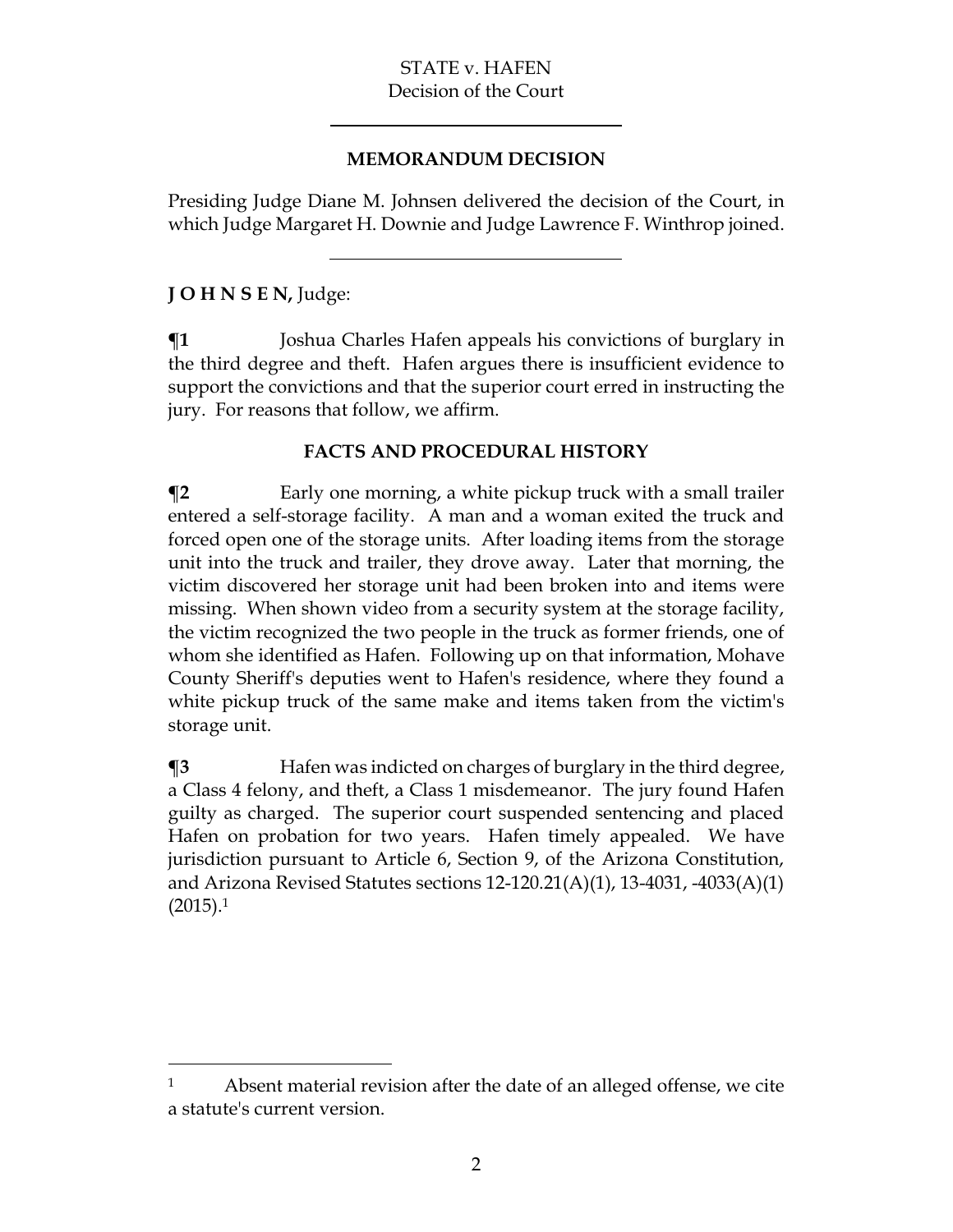## **DISCUSSION**

#### **A. Sufficiency of Evidence**.

 $\P$ **4** Hafen argues the evidence was insufficient to prove he was one of the persons who broke into and stole items from the victim's storage unit. We review claims of insufficient evidence *de novo*, viewing the evidence in the light most favorable to upholding the verdict. *See State v. Bible*, 175 Ariz. 549, 595 (1993).

**¶5** In considering a claim of insufficient evidence, this court looks only to see whether substantial evidence supports the verdict. *See State v. Scott*, 177 Ariz. 131, 138 (1993). "Substantial evidence is proof that reasonable persons could accept as sufficient to support a conclusion of a defendant's guilt beyond a reasonable doubt." *State v. Spears*, 184 Ariz. 277, 290 (1996). This court will reverse a conviction for insufficient evidence only if "there is a complete absence of probative facts to support [the jury's] conclusion." *State v. Mauro*, 159 Ariz. 186, 206 (1988).

**There was substantial evidence from which the jury could** conclude beyond a reasonable doubt that Hafen was guilty of the crimes charged. The victim recognized Hafen as one of the two people on the security video who broke into her storage unit. While the video was not clear enough to make out faces, the victim testified that she recognized the two people based on their "body structure." On cross-examination, the victim stated her identification was "not for sure." Even though the victim's identification was not absolutely positive, our supreme court has stated: "On questions of identity, it is not necessary that a witness should swear positively and pointedly; it is only necessary and is of common occurrence, for them to swear that they believe the person to be the same, and the degree of credit to be attached to their evidence, is a question for the jury." *State v. Dutton*, 83 Ariz. 193, 198 (1957) (quotation omitted).

**¶7** Circumstantial evidence supported the victim's identification. Substantial evidence required for conviction can be either direct or circumstantial and "the probative value of the evidence is not reduced simply because it is circumstantial." *State v. Anaya*, 165 Ariz. 535, 543 (App. 1990). The additional evidence included a witness at the storage facility who saw the people in the truck and testified that while he did not get a good look at their faces, the male had "scruff on his face." When the sheriff's deputies contacted Hafen later that day, they saw he had a beard and sideburns. There also was evidence that although the quality of the video was too poor to make out the license plate on the truck, the truck found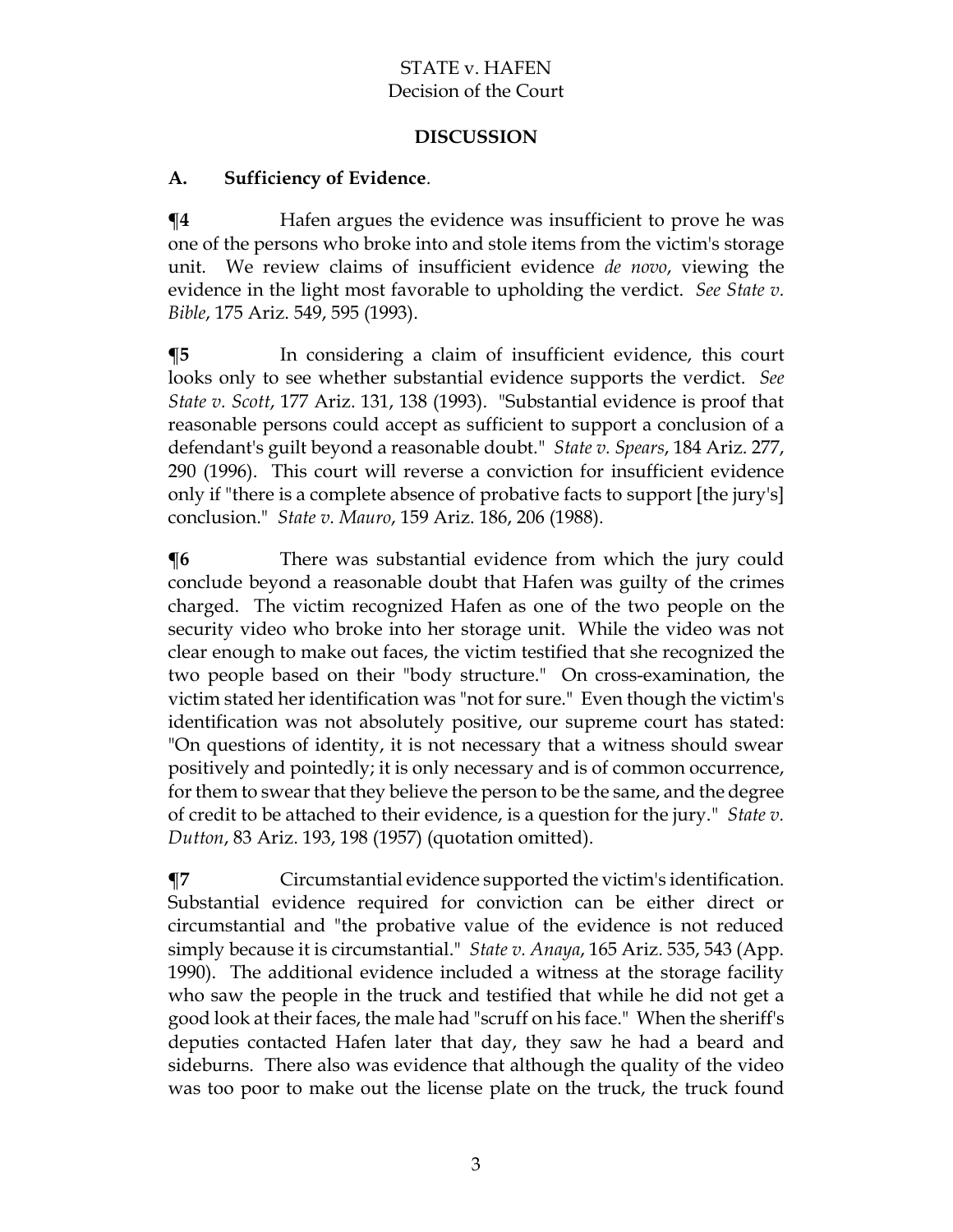parked at Hafen's residence had stickers in similar locations as the truck in the security video. Finally, items stolen from the victim's storage unit were found at Hafen's residence. Considered together, the evidence was more than sufficient to support the jury's verdicts. *See State v. Fulminante*, 193 Ariz. 485, 494, ¶¶ 26-28 (1999) (applying totality of circumstances test for sufficiency of evidence).

# **B. Jury Instructions.**

# **1.** *Willits* **instruction.**

**¶8** Hafen argues the superior court erred by denying his request for a *Willits* instruction. *See State v. Willits*, 96 Ariz. 184 (1964). A *Willits* instruction informs the jurors that they may infer that missing evidence would have been exculpatory "[w]hen police negligently fail to preserve potentially exculpatory evidence." *Fulminante*, 193 Ariz. at 503, ¶ 62. We review a superior court's denial of a request for a *Willits* instruction for abuse of discretion. *Id.*

**¶9** Hafen contends a *Willits* instruction should have been given based on the State's failure to preserve a pink afghan blanket identified by the victim as having been taken from her storage unit and the security video of the burglary. Hafen argues that if the afghan, which was found on his porch, had been preserved, it could have been tested to support his contention that it had been at the residence for weeks and just placed on the porch to air out because his cats had urinated on it. According to Hafen, an examination would have shown cat hair or urine on the afghan, thereby proving it had not been taken that day from the victim's storage unit. Hafen further argues that the failure to preserve the video from the storage facility security camera deprived him of the opportunity to try to enhance it to better see the truck, the individuals in the truck, and the stolen items.

**¶10** The destruction or failure to preserve evidence "does not automatically entitle a defendant to a *Willits* instruction." *State v. Murray*, 184 Ariz. 9, 33 (1995). To receive a *Willits* instruction, the defendant must show that "(1) the state failed to preserve material and reasonably accessible evidence that could have had a tendency to exonerate the accused, and (2) there was resulting prejudice." *State v. Glissendorf*, 235 Ariz. 147, 150, ¶ 8 (2014) (quotation omitted).

**¶11** A sheriff's deputy testified that, rather than retain the afghan as evidence, authorities photographed and returned it to the victim. The victim, however, testified the afghan was never returned to her. Regardless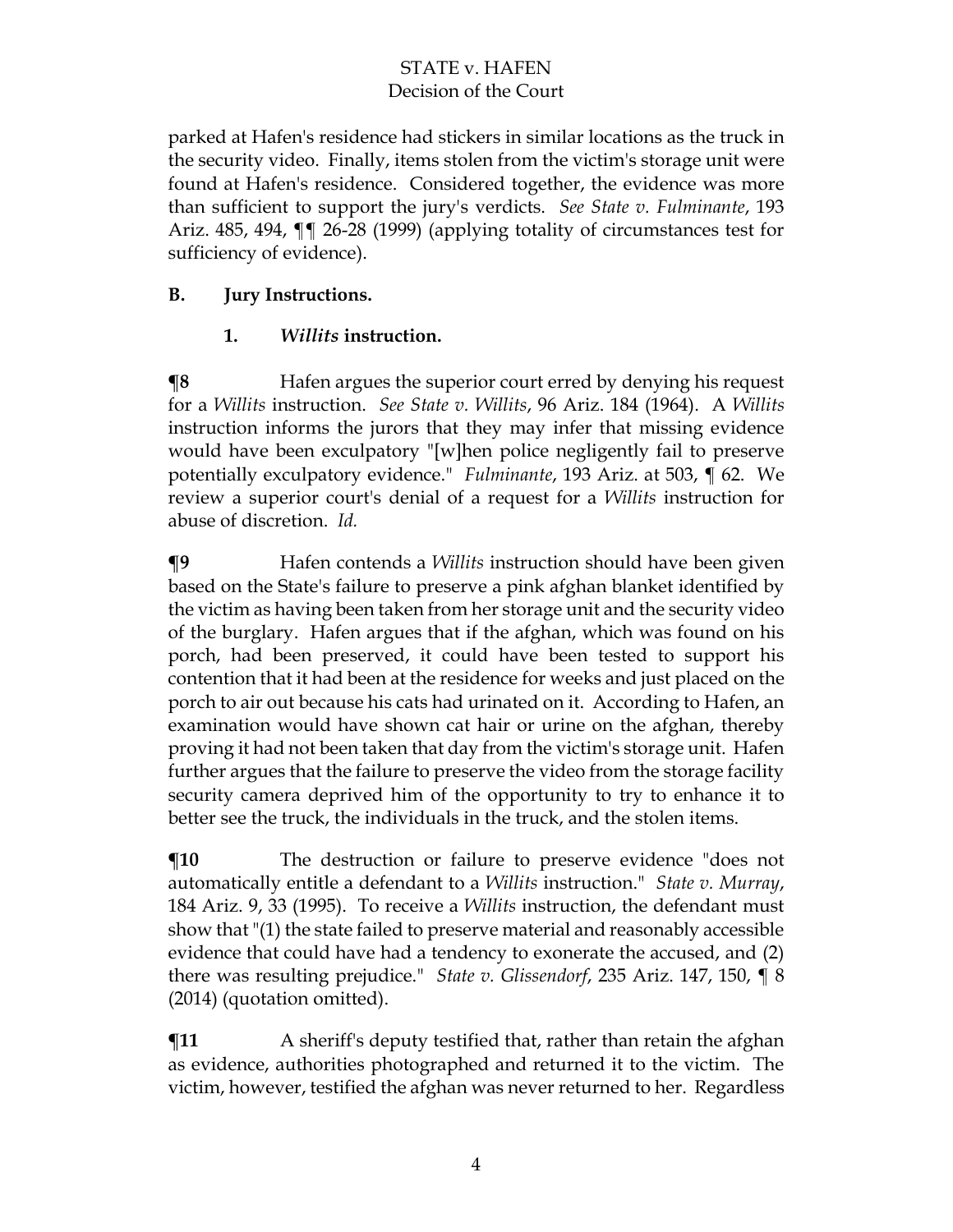of what happened to the afghan, the superior court did not abuse its discretion in refusing a *Willits* instruction based on the afghan's unavailability. As the court noted in denying the instruction, a significant number of hours had passed between the burglary and the recovery of the afghan at Hafen's residence and therefore testing would not necessarily provide exonerating evidence as there could have been cat hair or urine on the afghan within minutes of its arrival at the residence. Because the superior court could reasonably conclude that the presence of cat hair and urine on the afghan would not have any tendency to exonerate Hafen, there was no error in refusing the instruction with respect to the afghan. *See State v. Watkins*, 126 Ariz. 293, 302 (1980) (*Willits* instruction properly refused when evidence had "no evidentiary value"); *State v. Garrison*, 120 Ariz. 255, 259 (1978) (same).

**There likewise was no error by the superior court in refusing** to give a *Willits* instruction in regards to the State's failure to preserve the storage facility security video. The video was not lost or destroyed by the State; the video simply was not collected because the sheriff's deputies lacked the equipment to do so. The storage facility had no way to transfer the video to the deputies and the deputies lacked the equipment to make a copy. In order to preserve the evidence in the best form available, a deputy took a photograph of the monitor displaying what the deputy considered the clearest frame of the video depicting the truck at the storage facility. Given the limited resources of the sheriff's department, the superior court could reasonably find that a copy of the full video was not "reasonably accessible evidence" and therefore a *Willits* instruction was not appropriate under the circumstances. *See Glissendorf*, 235 Ariz. at 150, ¶ 8.

**¶13** Moreover, Hafen has not shown that the video would have had a tendency to exonerate him. There was testimony that the quality of video was quite poor, and this testimony is supported by the photograph taken of the video. Although Hafen argues on appeal that if the video was available it could have been analyzed and possibly enhanced, he has not shown that the video could be enhanced to show any more detail than what was available in the photograph. "To show that evidence had a 'tendency to exonerate,' the defendant must do more than simply speculate about how the evidence might have been helpful. . . . [T]here must be a real likelihood that the evidence would have had evidentiary value." *Glissendorf*, 235 Ariz. at 150, ¶ 9 (citations omitted). "The defendant must demonstrate that the lost evidence would have been material and potentially useful to a defense theory supported by the evidence." *State v. Williamson*, 236 Ariz. 550, 561, ¶ 36 (App. 2015) (quotation omitted). On this record, Hafen has failed to show the superior court abused its discretion in finding that he was not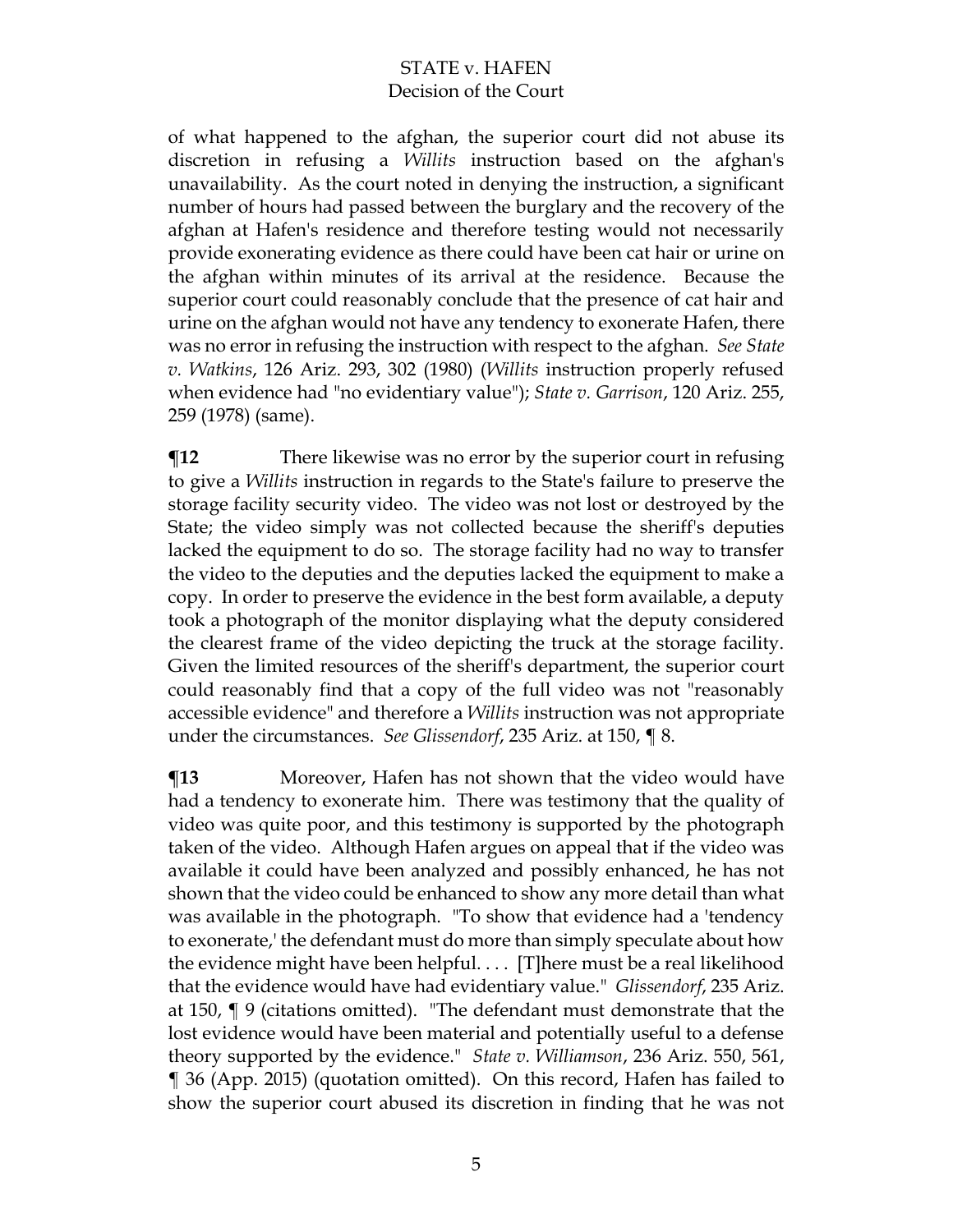prejudiced by the unavailability of the video. Accordingly, the court did not err in refusing the request for a *Willits* instruction.

#### **2. Mere presence instruction.**

 $\P$ **14** Hafen also argues the superior court erred by failing to give a mere presence instruction. A mere presence instruction typically states:

Guilt cannot be established by the defendant's mere presence at a crime scene, mere association with another person at a crime scene or mere knowledge that a crime is being committed. The fact that the defendant may have been present, or knew that a crime was being committed, does not in and of itself make the defendant guilty of the crime charged. One who is merely present is a passive observer who lacked criminal intent and did not participate in the crime.

*See* Rev. Ariz. Jury Instr. Stand. Crim. 31.

**The Term** As Hafen acknowledges, he did not ask the superior court to give a mere presence instruction. Thus, this issue has been waived, except for fundamental error. *See* Ariz. R. Crim. P. 21.3(c); *State v. Gallegos*, 178 Ariz. 1, 12 (1994) ("[A] trial judge's failure to give an instruction *sua sponte* provides grounds for reversal only if such failure is fundamental error."). Fundamental error is error that "go[es] to the foundation of the case, ... takes from the defendant a right essential to his defense, [and is] of such magnitude that the defendant could not possibly have received a fair trial." *State v. Henderson*, 210 Ariz. 561, 567, ¶ 19 (2005) (quotation omitted).

**This court has held that in a prosecution for accomplice** liability based on actual presence, a court must give a mere presence instruction when requested if the evidence supports it. *See State v. Noriega*, 187 Ariz. 282, 286 (App. 1996). This directive, however, does not apply here for two reasons. First, as previously mentioned, Hafen did not request a mere presence instruction. Second, Hafen was not charged as an accomplice; rather, the State argued that Hafen was guilty based on his own actions in breaking into the storage unit and taking the victim's property. Consequently, even if Hafen had requested such an instruction, the superior court would not have abused its discretion by denying the request. *See State v. Doerr*, 193 Ariz. 56, 65, ¶ 37 (1998) (noting that in *Noriega*, this court "expressly limited" the requirement of a mere presence instruction to a prosecution based on accomplice liability). There was no error, much less